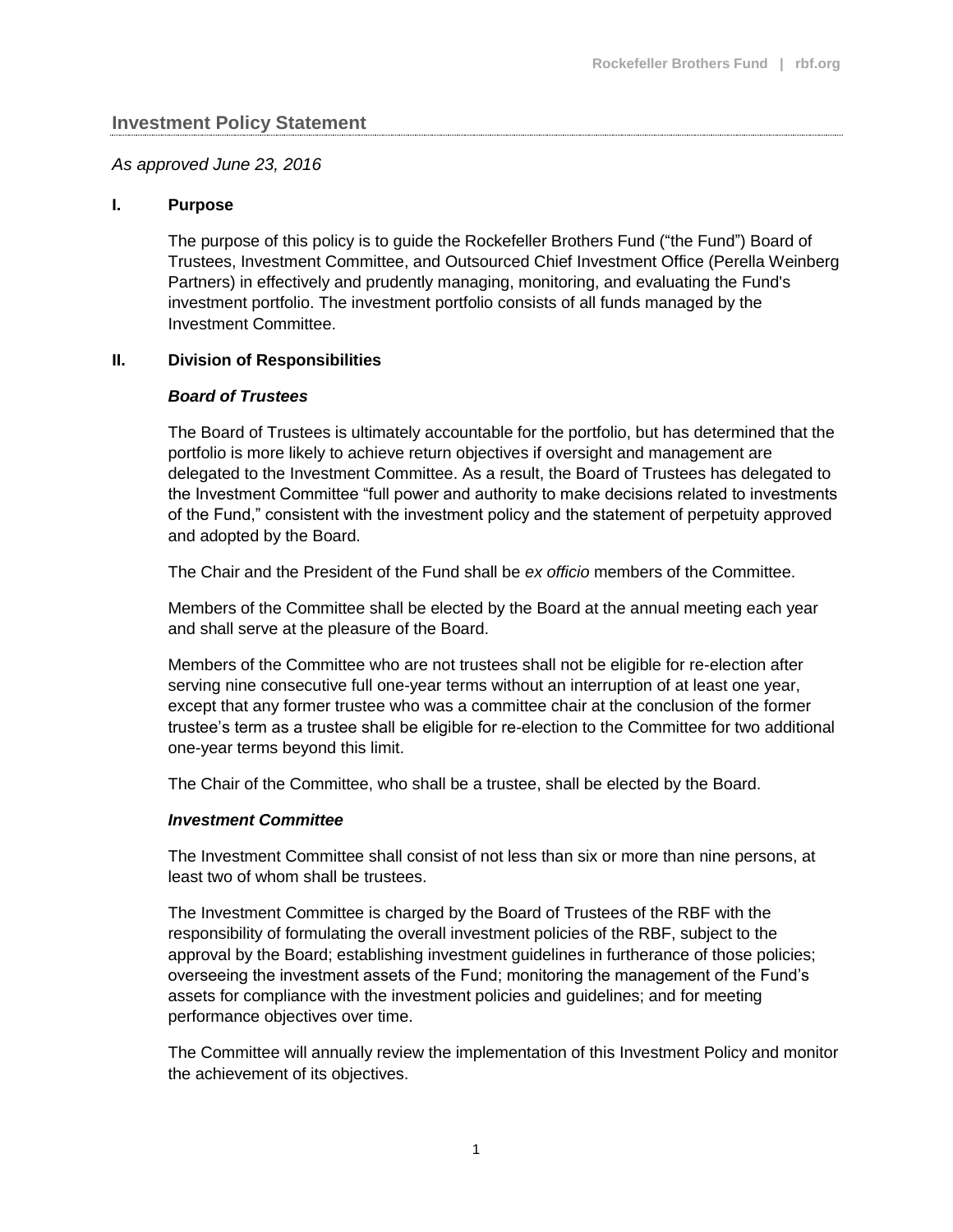The Committee is responsible for overseeing the relationship with the Outsourced Chief Investment Office (OCIO) to whom it delegates investment and management authority, as defined in an investment management agreement between the foundation and the OCIO.

The Committee will act in good faith and with the care an ordinarily prudent person in a like position would exercise under similar circumstances in selecting, continuing, or terminating the OCIO, establishing the scope and terms of the delegation, and monitoring the OCIO's performance and compliance with the scope and terms of the delegation.

The Committee will provide relevant information to the OCIO concerning the Fund's resources and any special considerations pertaining to any particular assets of the Fund.

Between meetings of the Committee, the Chair of the Committee and President, acting together, shall have the authority to exercise all such powers, subject to investment policies set by the Board and investment guidelines established by the Committee.

The Committee shall meet at least three times a year with the OCIO.

A majority of the Committee shall constitute a quorum for the transaction of business, and the act of a majority of the members of the Committee present at any meeting at which a quorum is present shall be the act of the Committee.

## *Investment Office*

Since 2007, the Fund has delegated investment management functions, subject to the Committee's oversight, to an outside investment management firm, which acts as the Fund's OCIO. In 2014, Perella Weinberg Partners was selected to serve as the Fund's OCIO.

The OCIO assists in the attainment of the investment objectives set forth in this Investment Policy while complying with all Investment Policy guidelines and standards.

The OCIO will serve as the primary contact for all money managers and the custodian.

The OCIO is responsible for:

- determining and reporting on asset allocation for the investment portfolio;
- performing due diligence in the selection of managers and monitoring each manager in accordance with this Investment Policy and his or her or its stated investment strategy;
- providing necessary information and cooperating with the Fund's accounting staff and external auditors in preparing reports and audits as and when required to do so; and
- as soon as it becomes aware, reporting to the Fund in writing any violations of this Investment Policy, any material lawsuits, and any material findings against any manager or its principals, either by a court, the SEC, or any other regulatory authority.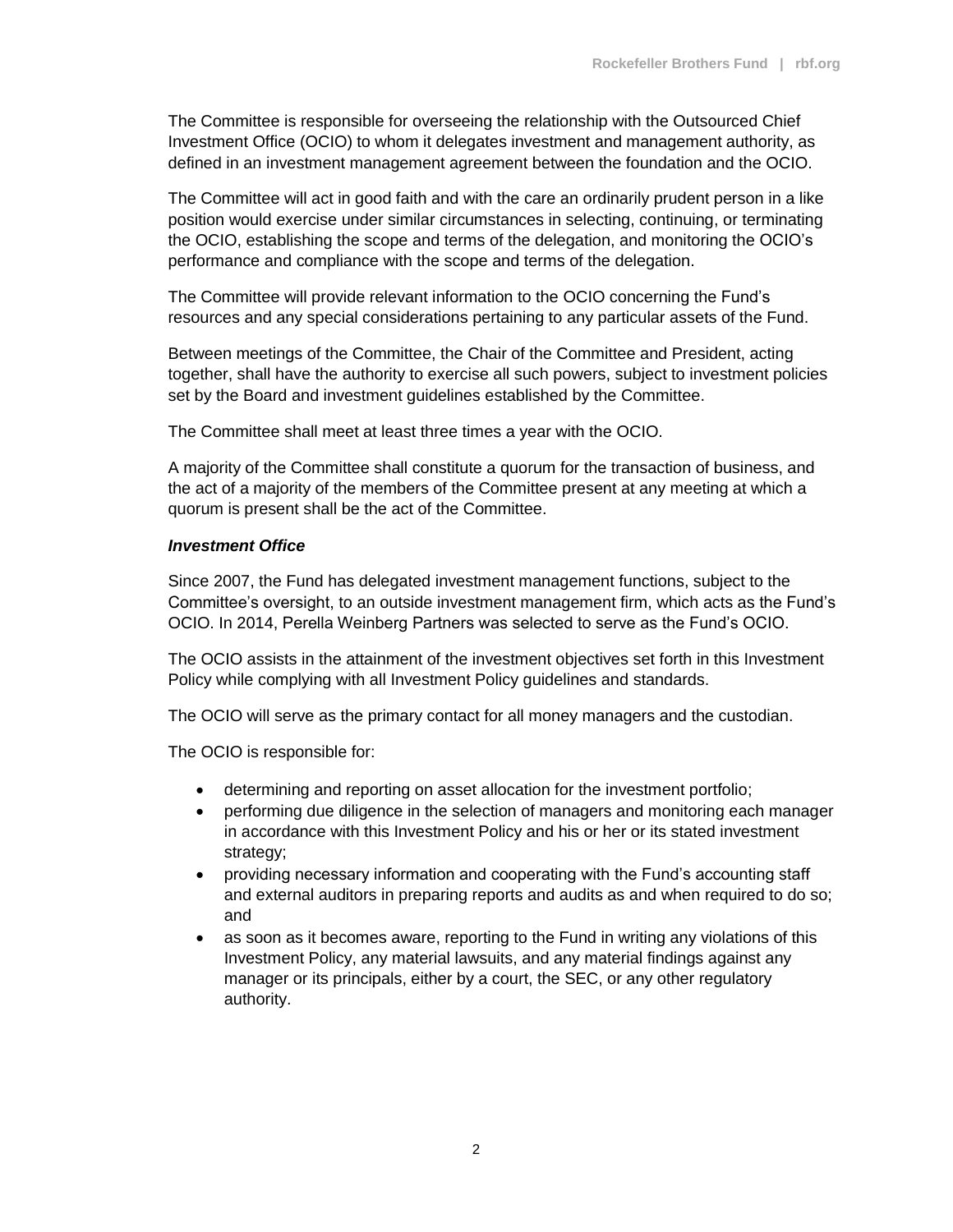## **III. Standard of Care**

In exercising its responsibilities, the Committee and OCIO will act in good faith and with the care an ordinarily prudent person in a like position would exercise under similar circumstances.

A person with special skills or expertise, or selected in reliance upon his or her representation that he or she has special skills or expertise, will use those skills or that expertise in managing and investing institutional funds.

## **IV. Standards for Prudent Investing**

In investing and managing the portfolio, the Committee will consider both the purposes of the Fund and the purpose of any specific institutional fund.

Management and investment decisions about an individual asset will be made not in isolation but rather in the context of the portfolio as a whole and as part of an overall investment strategy having risk and return objectives reasonably suited to the Fund.

In managing the portfolio, the Committee will incur only those costs that are appropriate and reasonable in relation to the portfolio or any specific institutional fund, the purposes of the Fund, and the skills available to the Fund and use reasonable efforts to verify facts relevant to the management and investment of the portfolio or any specific institutional fund.

Except as a donor's gift instrument otherwise requires, and consistent with the New York Prudent Management of Institutional Funds Act (NYPMIFA), the following factors must be considered by the OCIO, if relevant, in managing and investing the investment portfolio, including any specific institutional funds:

- General economic conditions
- The possible effect of inflation or deflation
- The expected tax consequences, if any, of investment decisions or strategies
- The role that each investment or course of action plays within the Fund's overall investment portfolio
- The expected total return from income and the appreciation of investments;
- Other resources of the Fund
- The needs of the Fund and a given institutional fund to make distributions and to preserve capital
- An asset's special relationship or special value, if any, to the purpose of the Fund

## **V. Return Objective**

In March 2006, the Trustees of the Rockefeller Brothers Fund reaffirmed its objective that the Fund continue in perpetuity with "generational neutrality" (i.e., preserving grantmaking levels in "real terms" for future generations). The Fund's long-term investment objective, therefore, should be to preserve the real value of the endowment.

On an annual basis, portfolio returns will be compared with two benchmarks:

1. Primary Benchmark: 70% MSCI All Country World Index and 30% Barclays Global Aggregate Bond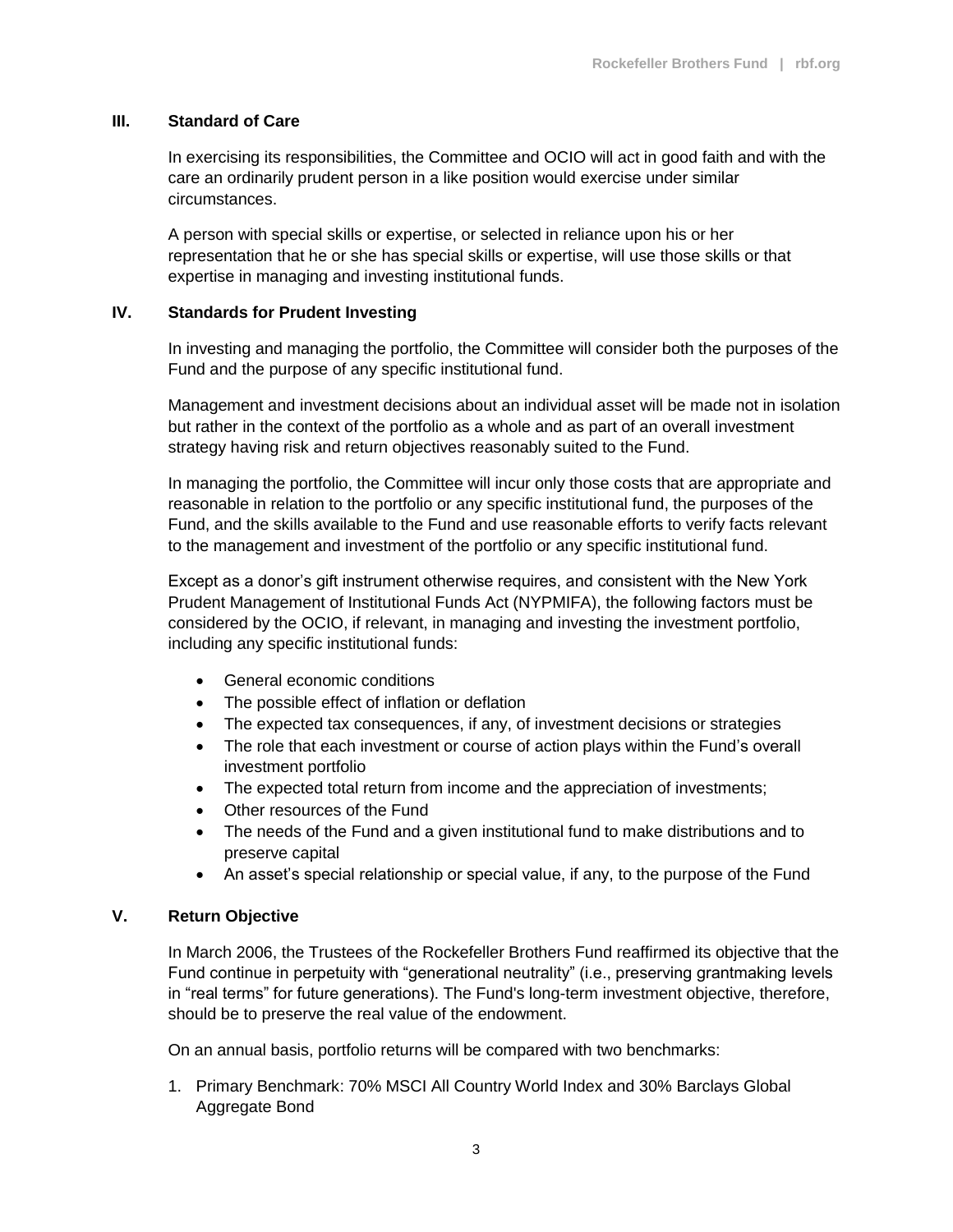2. Fossil Fuel Free Benchmark: 70% MSCI All Country World ex Fossil Fuels and 30% Barclays Global Aggregate Bond

# **VI. Risk Considerations**

- 1. The portfolio will be deployed in a manner that seeks to have a lower standard deviation than the benchmark over a trailing five-year period.
- 2. The portfolio will be structured to avoid annualized shortfalls exceeding 3%, relative to the mean return of large endowments (top 50 in assets) reporting to NACUBO (National Association of College and University Business Officers), over rolling 10 year periods.

# **VII. Liquidity**

Under normal circumstances, at least 30% of the investment portfolio's net assets will be held in vehicles utilizing lockups of 12 months or shorter. As a general rule, at least 60% of the investment portfolio's net assets will be held in vehicles utilizing lockups of 60 months or shorter, recognizing that private partnership cash flows are unpredictable. Lockup is defined as an expected period until all or substantially all of the value from an investment vehicle can be received in cash in the portfolio.

Under normal circumstances, private partnership NAV (Net Asset Value) plus private partnership unfunded capital commitments will not exceed 50%.

## **VIII. Strategies**

The long-term horizon of the investment portfolio allows for a large allocation to equityoriented strategies where the potential for long-term capital appreciation exists. Other assets, including but not limited to hedging, derivative, or diversification strategies, will also be used to reduce risk and overall portfolio volatility.

The investment portfolio will be diversified across asset classes and managers including but not limited to domestic equity, international equity, emerging markets, alternative equity, private equity, and fixed income.

## **IX. Asset Allocation**

## *Targets and Ranges*

One of the most important components of an investment strategy is the portfolio asset mix, or the allocation among the various classes of securities and investment strategies available to the long-term investment pool for investment purposes. The Investment Committee and OCIO will set the long-term asset allocation targets and ranges. The current status will be reported to the Board at least annually.

The OCIO will diversify investments among asset classes, providing a balance with the goal of enhancing the total return of the portfolio while attempting to avoid undue risk concentration.

Decisions regarding the allocation targets or the inclusion of new asset classes will be made when such action is expected to increase the expected return and/or reduce the risk of the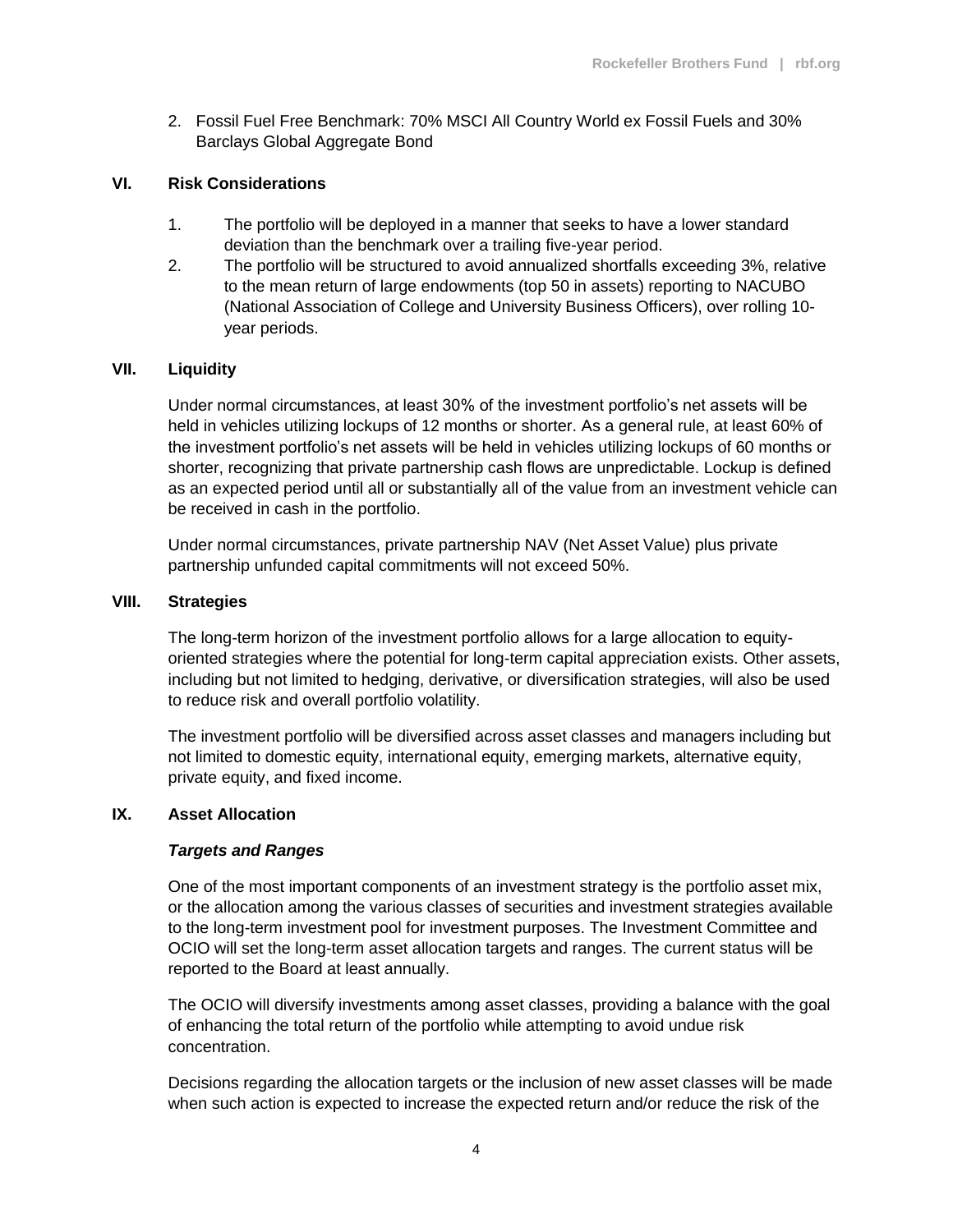portfolio or when deemed appropriate by the Investment Committee. Expected return, risk, and correlation, and these characteristics' overall impact on the portfolio, will be analyzed before such asset class can be included.

The asset allocation should allow for (i) a diverse portfolio without undue concentration in any single asset class and (ii) enough flexibility to adapt to various market environments. For this reason, the asset allocation policy calls for a long-term "Target" allocation as well as a range around that Target. The targets and ranges in effect at the time of the adoption of this Investment Policy are shown below. The Investment Committee is authorized to revise the targets and ranges shown below from time to time. As both the targets and ranges are long term in nature, it is expected that they will change infrequently.

Changes to the long-term asset allocation targets and ranges should only be considered under the following conditions:

- The forward-looking long-term return, risk, and correlation assumptions for one or more asset classes have materially changed; or
- The long-term goals and objectives for the LTIP (Long-term Investment Pool) have materially changed.

| <b>Asset Class</b>         | Long-Term<br><b>Target Allocation</b> | <b>Minimum</b> | <b>Maximum</b> |
|----------------------------|---------------------------------------|----------------|----------------|
| <b>Global Equities</b>     | 40%                                   | 20%            | 70%            |
| <b>Global Fixed Income</b> | 10%                                   | 0%             | 40%            |
| <b>Absolute Return</b>     | 15%                                   | 0%             | 30%            |
| <b>Real Assets</b>         | 15%                                   | 0%             | 30%            |
| <b>Private Capital</b>     | 20%                                   | 0%             | 30%            |
| Cash                       | 0%                                    | 0%             | 5%             |

# *Rebalancing*

An asset class is considered to be within an acceptable range if the current allocation is within the lower and upper bands as discussed above. The actual allocation will be reviewed quarterly but may be changed at any time (as long as allocations are within acceptable ranges) based on judgment of the OCIO.

If an asset class allocation should move outside of its acceptable bands, or might be reasonably expected to do so in the future, the OCIO shall notify the Investment Committee promptly. The Investment Committee should work with the OCIO to understand the reason for the breach and agree to a reasonable plan to restore the allocation back within the acceptable bands.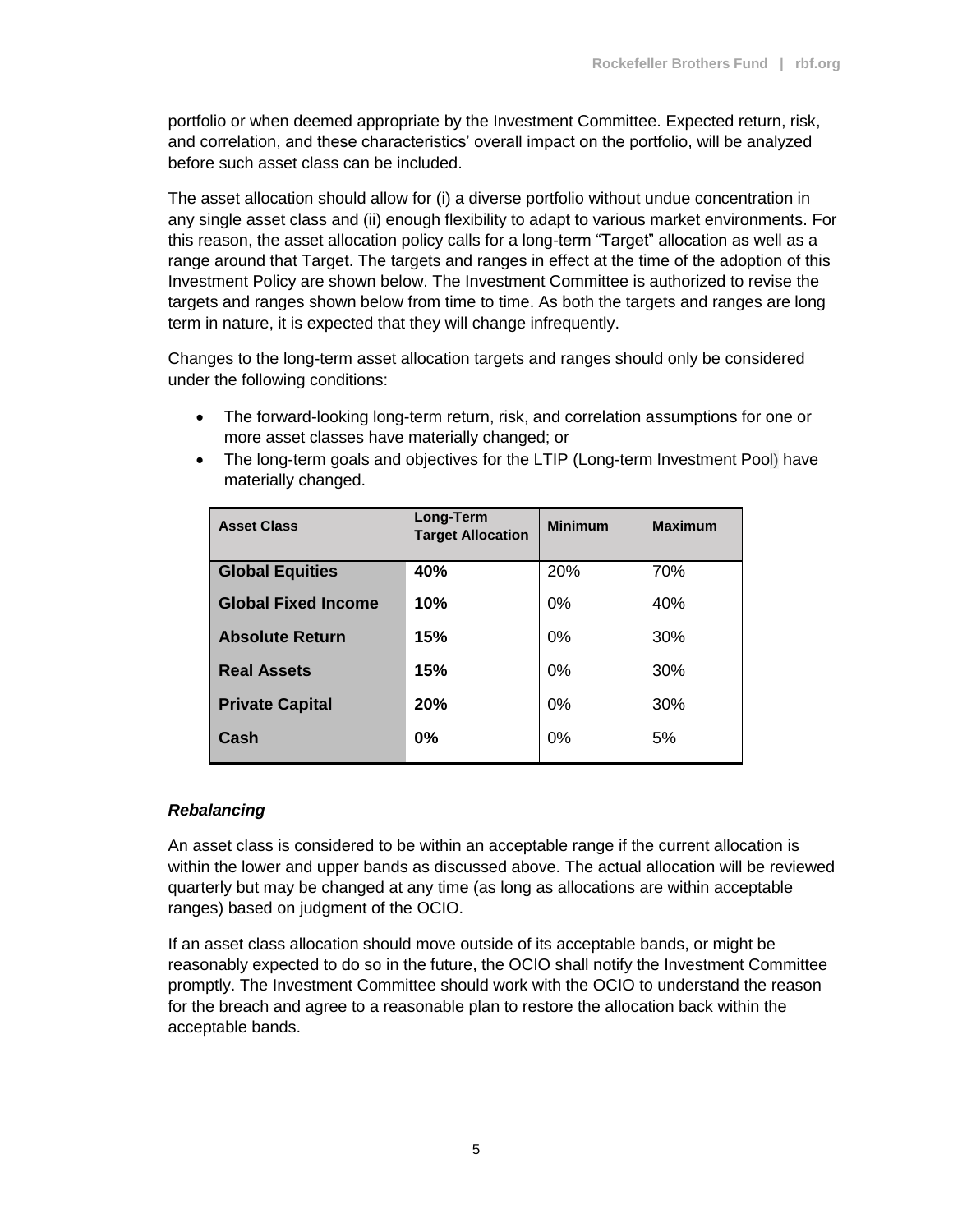# **X. Mission-Aligned Investments**

 $\overline{a}$ 

The Fund has embarked on an effort to achieve greater alignment of its investments with its philanthropic mission while maintaining the overall goal of preserving the purchasing power of the endowment over time. This has evolved into a dual-pronged approach to investing, which ensures all investment allocations across the entirety of the endowment reflect mission-aligned investing objectives:

- 1. At the highest level, the Fund has increased the degree of alignment between its portfolio and its mission. The clearest way to do this was to commit to divest from investments in fossil fuels.
- 2. At the same time, where practical, the Fund seeks to advance its mission and program initiatives through impact investing.



The following schematic illustrates the Fund's approach to mission-aligned investing:

The objectives of the allocation to mission-aligned investments are as follows:

- Adhere to the Fund's [Divestment Statement](http://www.rbf.org/about/divestment) in selecting investments across the whole portfolio. 1
- Proactively seek to invest in strategies broadly aligned with the Fund's mission or programs and integrate environmental, social, and governance (ESG) criteria (primarily public equities) into investment processes. This is accomplished through an affirmative screening and selection process, whereby the Fund seeks investments that proactively follow broad ESG considerations. ESG investments should maintain, in aggregate, risk-adjusted return characteristics similar to those of the whole portfolio.
- In line with the [Fund's Democratic Practices program objectives,](http://www.rbf.org/programs/democratic-practice) the Fund believes proxy voting and shareholder engagement are important components of its mission-aligned investing initiatives. Conscientious financial stewardship demands that proxy voting rights,

<sup>1</sup> Prior to the RBF's Divest-Invest pledge, certain managers agreed to screen out the most offensive securities as defined by the Filthy 15. Going forward, the RBF has elected to take a more inclusive approach to determining its fossil fuel exposure beyond the Filthy 15, to include all companies who own fossil fuel reserves.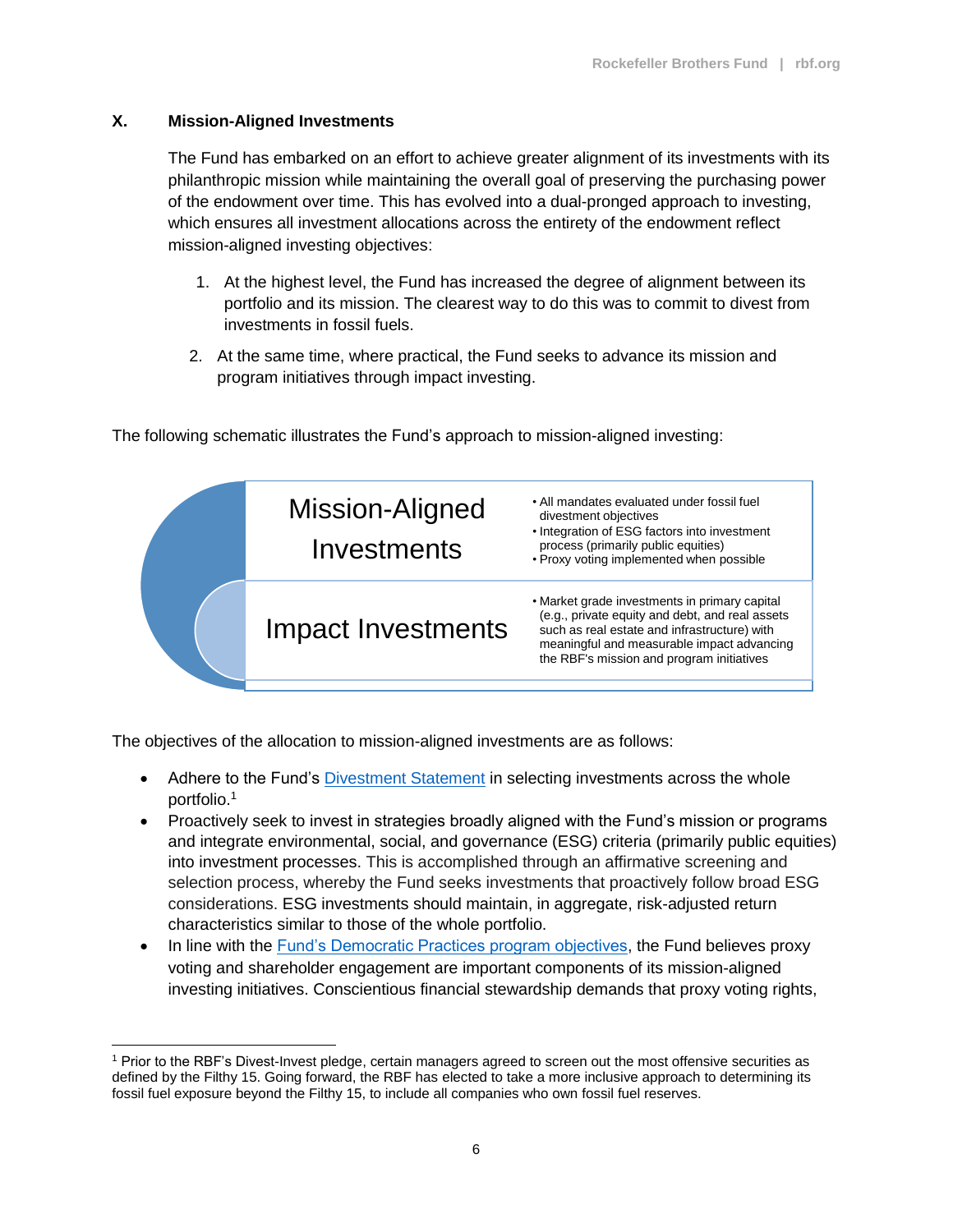like all other economic assets, be managed with proper care and attention. The Fund will follow guidelines approved by the Investment Committee in exercising its proxy voting rights.

 Seeking to maximize its efforts to address programmatic issues, the Fund is also deploying funds to market-grade<sup>2</sup> investments in primary capital (e.g., private equity and debt, and real assets such as real estate and infrastructure) with defined and measureable impact that further the Fund's mission to advance social change that contributes to a more just, sustainable, and peaceful world. Primary capital investments generally include private partnerships and co-investments (single asset and multi-asset), and generally exclude direct investments and non-sponsored opportunities. In evaluating investment opportunities, priority will be placed on identifying investments that are aligned with the Fund's specific program initiatives (Sustainable Development, Peacebuilding, and Democratic Practice) and pivotal places (Southern China and the Western Balkans). These investments are classified as Impact Investments. In 2010, the Fund set a portfolio allocation target of up to 10%<sup>3</sup> for Impact Investments. In 2016, this target was increased to 20% of the portfolio, which the Fund will seek to achieve over the next several years, while maintaining a diversified portfolio to preserve the real value of the endowment. Investment criteria for the Impact portfolio is that it should deliver similar returns to other private market investment opportunities available. Impact Investments should maintain, in aggregate, risk-adjusted return characteristics similar to those of the whole portfolio. Investments will be evaluated with respect to both expected impact characteristics, as defined by the General Partner, and the investment characteristics of the strategy in isolation and within the context of the total portfolio. Investment characteristics include, but are not limited to, expected return and risk, liquidity, asset class, and investment structure. No commitment to a single investment shall exceed 50% of the total allocation to aggregate impact strategies without the approval of the Investment Committee.

#### **XI. Reporting**

In order to ensure that the Board of Trustees and the Committee are able to fulfill their duties with respect to prudent management of the portfolio, the OCIO will provide detailed reports at least monthly to the Committee. Such reports shall include, though not be limited to, performance of the Fund's investment portfolio, actions taken with respect to the investment portfolio, and expected changes in investments.

The Chair of the Committee will report on the status of the investment portfolio and any actions taken to the Board of Trustees at each Board meeting.

#### **XII. Conflicts of Interest**

 $\overline{a}$ 

The Committee will take reasonable measures to assess the independence of the OCIO. Any actual or potential conflicts of interest possessed by a member of the Committee or any other trustee of the Fund with respect to the OCIO must be disclosed and resolved pursuant to the Fund's Conflict of Interest Policy.

 $2$  Defined as investments that seek to achieve a risk-adjusted return consistent with other investments with similar characteristics.

<sup>&</sup>lt;sup>3</sup> For purposes of calculating progress toward the Fund's mission-aligned investment objective, the dollar amounts of investments committed is considered, versus the monies deployed.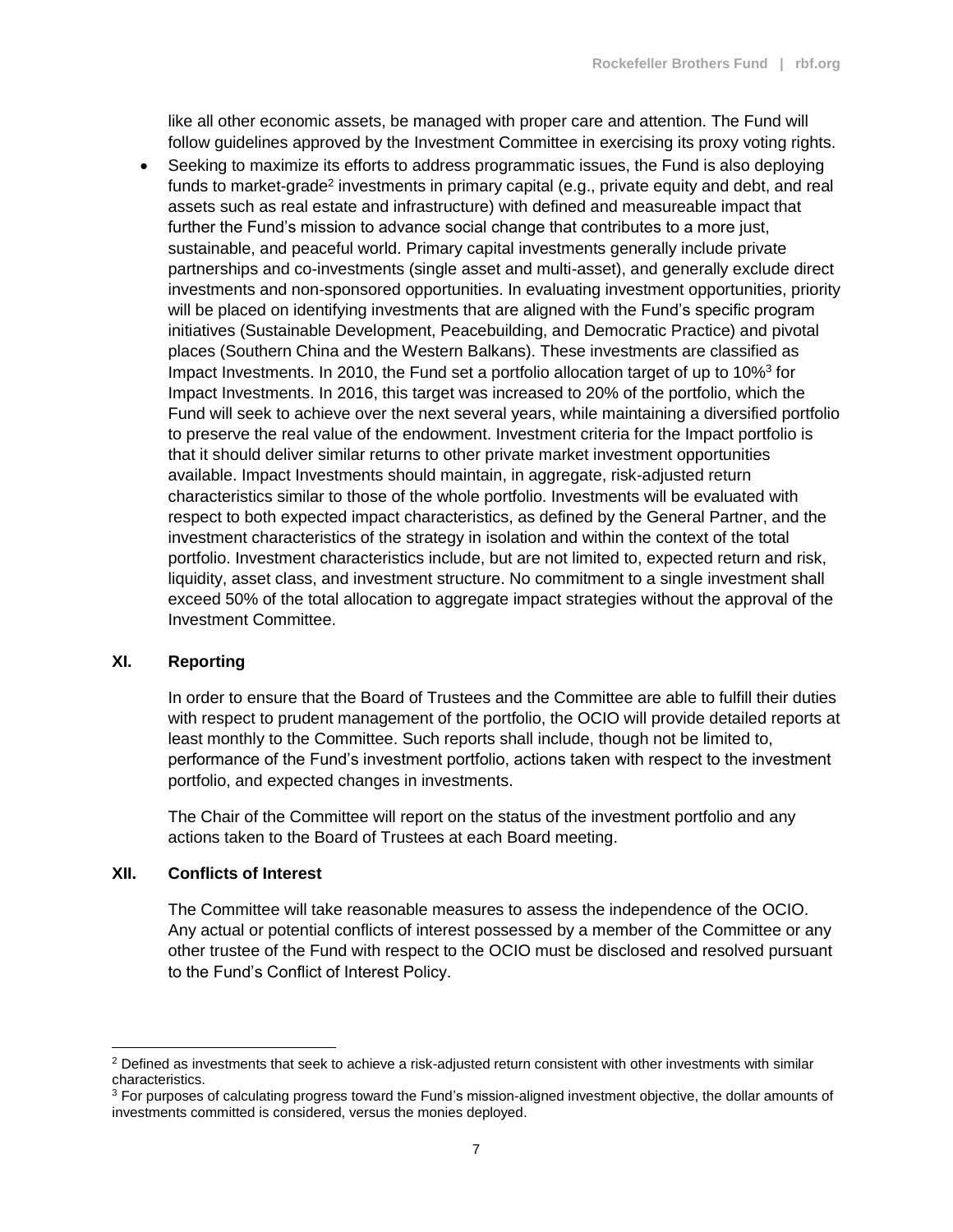## **XIII. Restrictions on Investment Management**

No investment may be made that would place in jeopardy the Fund's tax-exempt status or cause the Foundation to incur penalty taxes under the Internal Revenue Code generally, and in particular under provisions prohibiting self-dealing (Section 4941), excess business holdings (Section 4943), or jeopardizing investments (Section 4944).